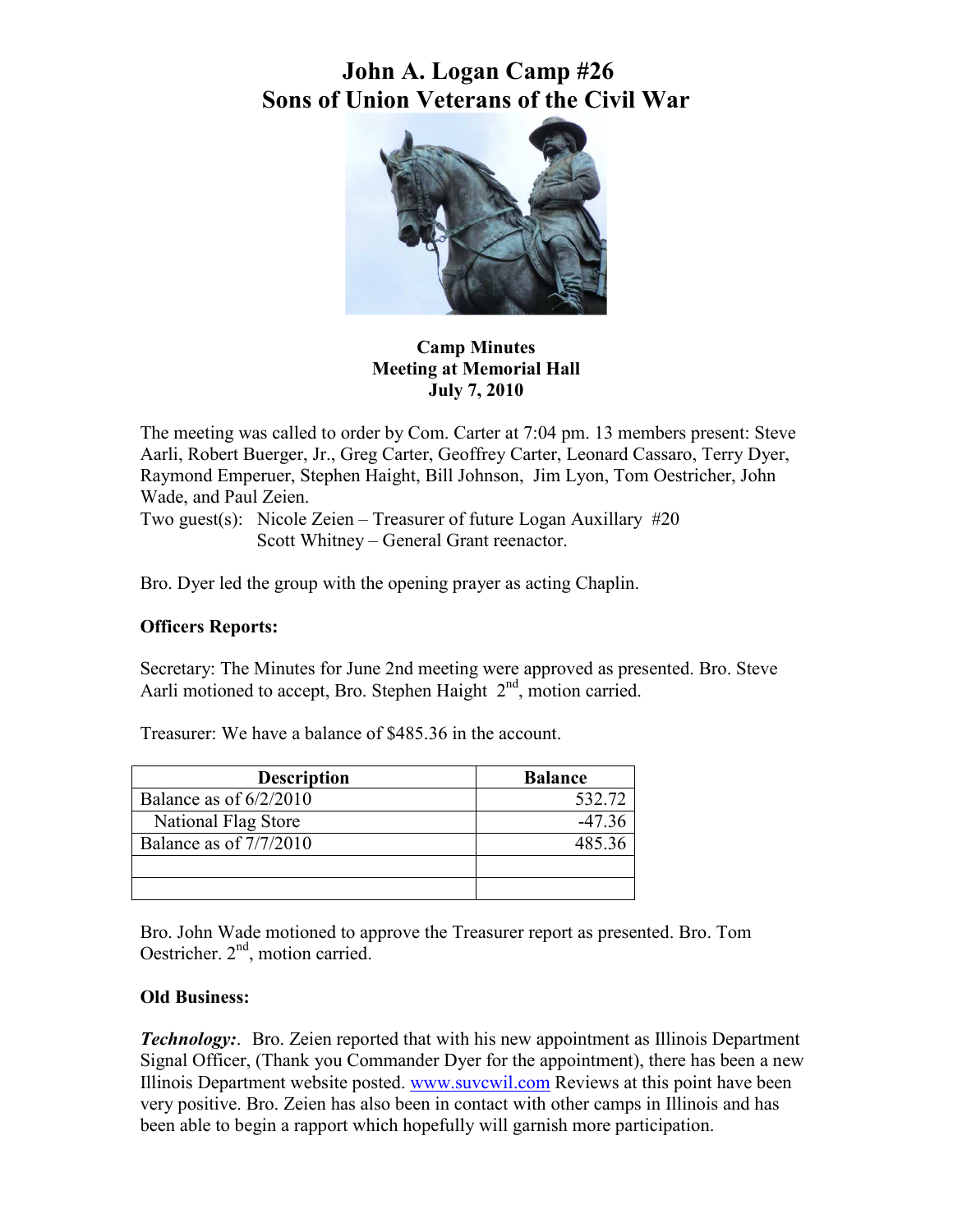*Recognition*. Bro. Oestricher reports that he has requests for 12 Eagle Scout Awards. Commander Carter informed Bro. Oestricher that 30+ kids have received their Eagle awards in Blackhawk Area Council since January. Work will continue to be done to try and get BAC to work with us.

*Graves registration*. Bro. Aarli reported that he has been visiting many cemeteries and well over 60 graves recently. He asks that we continue to visit and document graves and get the information to him.

*Education*. No Report.

*Investment of Members*. No Report.

*Monument Project*. Com. Carter informed the membership that the Amboy cannon project is complete. Thanks to all who were able to participate. Comm. Carter and Kim Johnson were able to perform the final painting on the monument. Bro. Geoffrey Carter has donated a flag to use during the dedication ceremony that the Logan Camp is invited to. Each member of the Logan Camp that is in attendance will be given free admission to the Depot Days festival in Amboy. If available please try to attend this event. Comm. Carter suggested July  $17 -$  July  $18<sup>th</sup>$  for restoration of the mortars in Stillman Valley. He reported that he will give the dates to the SCV camp in Stillman Valley since they had stated they would assist in the restoration. Bro. Aarli interjected that he has been contacted by the SCV camp via a discussion at the Franklin Grove reenactment and there has become an issue with the SCV participation. Apparently, the SCV camp members had discussion and decided that they would not be willing to participate in the restoration and has decided to succeed from the partnership. No further information was given as to why this decision was made. The Logan Camp will however continue with the project and make contact as to when we will be working on the restoration. The membership of our camp was disappointed that the SCV camp has made this decision.

*Last Soldier project.* No Report.

*Recruiting*. No Report.

#### *State Encampment*. No Report.

*National Encampment*. Some members will be leaving from Bro. Zeien's house for the encampment. Details to be given as the date approaches. Comm. Carter announced that the Illinois Department is bidding for the 2016 National Encampment to be held in Bloomington. More information will be provided as it becomes available.

### **New Business:**

Comm. Carter asked the members of the camp if they would be willing to expand the area of responsibility for grave and monuments. Essentially, we are the only camp in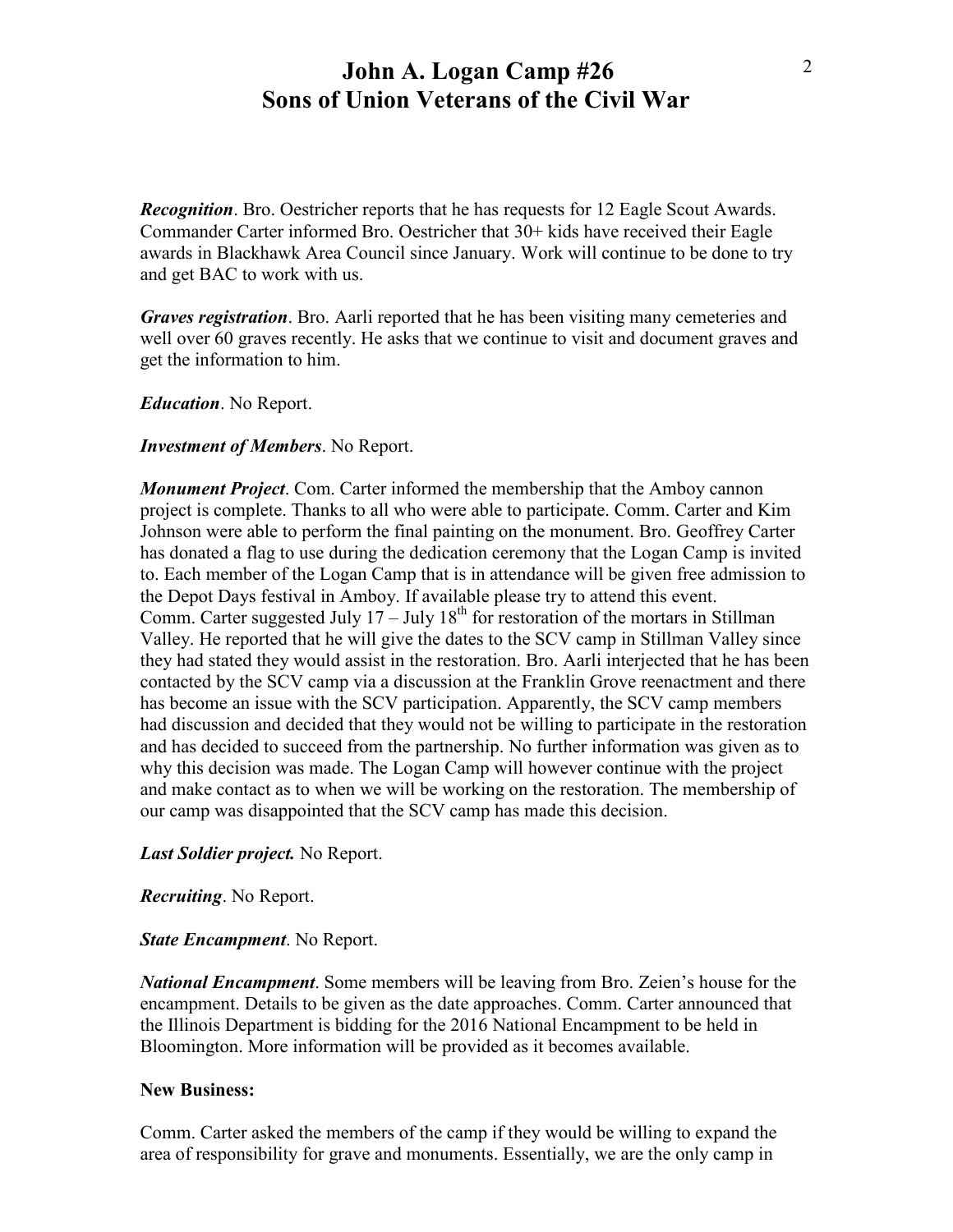Northern Illinois willing to consider expansion. The proposed coverage areas would be Jo Davies, Whiteside and Carroll counties. Unfortunately, there are no other camps in these areas that we can turn to for this task. There are also camps within the Illinois department that refuse to leave their home county. Bro. Aarli commented that he is willing to take on the additional responsibility, he believes it is critical to continue to promote our order. The members were interested in taking on this responsibility with the idea that efforts to recruit new camps and members coincide with the additional work. Comm. Carter expressed that he has personally traveled numerous miles to document monuments in the area. He believes that without attempting to document the other areas his efforts would be in vain. The end result was that the camp agreed to take on the responsibility. Comm. Carter gave a brief report from the Commanders Meeting held in Bloomington. This was the initial meeting that Comm. Dyer was able to address all the camp commanders at once since the encampment. There continues to be items of concern for the department and will take effort to resolve. Comm. Carter has minutes from the meeting for those interested.

*Editorial Comment from Bro. Zeien*: Many items of concern are being uncovered during the transition to the new Illinois Department Leadership. It is critical that we as members of John A. Logan Camp #26 continue to do what it takes to promote our order. If Illinois is to become the department that is a model for all other departments we need to promote and recruit dedication and cooperation amongst our brothers in Illinois. Please assist in this endeavor.

Comm. Carter has received a letter of thanks from the Office of Tourism of Murphysboro, Illinois.

Bro. Haight asked if there was an update on the t-shirt project in conjunction with the Logan Museum. The museum reports that they have the 50 shirts that we requested. The curator was directed to contact Bro. Bill Johnson to complete the transaction and he has not done so to date. Comm. Carter will follow-up.

Bro. Dyer gave a report on the Milwaukee event. Bro. Dyer setup 2 tables with information and artifacts for the public. It was very well received. Comm. Carter requested that for next year the members attempt to support this event even though it is located in Wisconsin.

Bro. Aarli reported on the reenactment at Franklin Grove. There were approximately 350 – 400 reenactors at the event. It was very hot and rainy. However, there was a fair amount of spectators at the event. The organizers are evaluating for next years event.

Bro. Robert Buerger Jr. reported on attending the 1900 Chautauqua event. The event was well attended ant there was also a Buffalo Bill Wild West event at the same venue. Some of the attendees were asked to participate as Spanish American war veterans for presentation of the colors and such. Bro. Buerger put on display a small GAR table for recruiting purposes.

Comm. Carter reported that Depot Days will be held August 28<sup>th</sup> and 29<sup>th</sup> in Amboy. The Logan Camp has been asked to dedicate a new flag at the cannon project site. All Logan Camp members present will get free admission to the festival.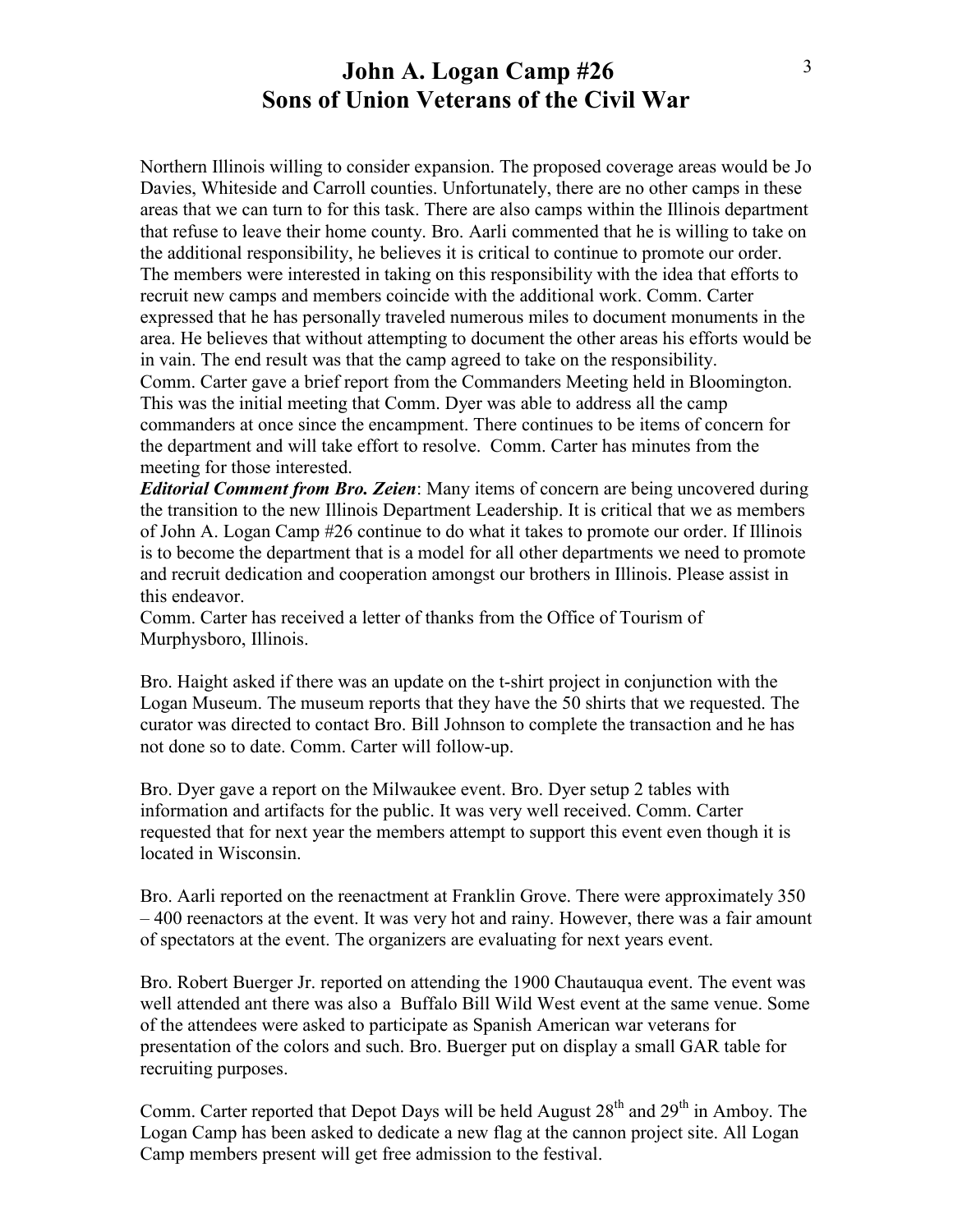Comm. Carter reported on the SVR units attendance at the Winnebago 4<sup>th</sup> of July parade. The parade sign up was last minute which resulted in additional work for the Commander. The SVR will meet following this meeting to discuss future events.

Comm. Carter reported that Memorial University is shut down due to Bro. Martin being out of the country. It will resume after July  $15<sup>th</sup>$ .

Comm. Carter reported that the Logan Auxiliary #20 is moving forward and will be solidified at the National Encampment. The plan at this time is to have enough charter members at the encampment to sign the charter and return it to Rockford that week. Kim Johnson is slated to be the President of the Auxiliary and Nicole Zeien has volunteered to be the Treasurer. Comm. Carter will be the representative from the Logan Camp as required by the bylaws of the auxiliary. The national auxiliary president stated that she would make arrangements to get all items required for the camp to start up at the national encampment. Comm. Carter requested that all brothers of the Logan Camp strongly encourage their wives or significant others to join this new organization. It is a positive step for the promotion of the order and memorializing our CW veterans. Please ask potential members and get those applications and \$5 dues to Comm. Carter for processing ASAP.

Bro. Oestricher reported that Henry Vincent has sent out packets for the Sycamore event.

Bro. Zeien has volunteered to have the annual camp picnic at his farm. The date is yet to be determined we are looking at a late September early October date. Bro. Zeien at this time is proposing September  $26<sup>th</sup>$  as the date. More information will be given as it becomes available.

Bro. Johnson presented the members the extra medals that he purchased at the museum. He is offering them for \$16 dollars each. He has a few left see him for availability.

Bro. Aarli expressed his concern for the way that events have been scheduled and planned for the Logan Camp. Bro. Aarli presented the membership the following addition to the Camp Bylaws to be voted on during the August meeting. It read as follows:

Article XIII – Camp Activities

Section 1: All Camp activities under the name of John A. Logan Camp #26 SUVCW and/or Rockford Zouaves SVR requiring registration or prior commitment (i.e.: parades, local festivals, fairs, reenactments, etc.) that promote public attention or interest in the John A. Logan Camp #26 SUVCW or Rockford Zouaves SVR shall be brought before the Camp Membership at a prior Camp meeting for approval.

Section 2: An approved event should have a sufficient number of members attending to give credence and respect to the order. Appropriate dress (Civil War military uniforms, civilian dress or modern day suits) shall be required at these events.